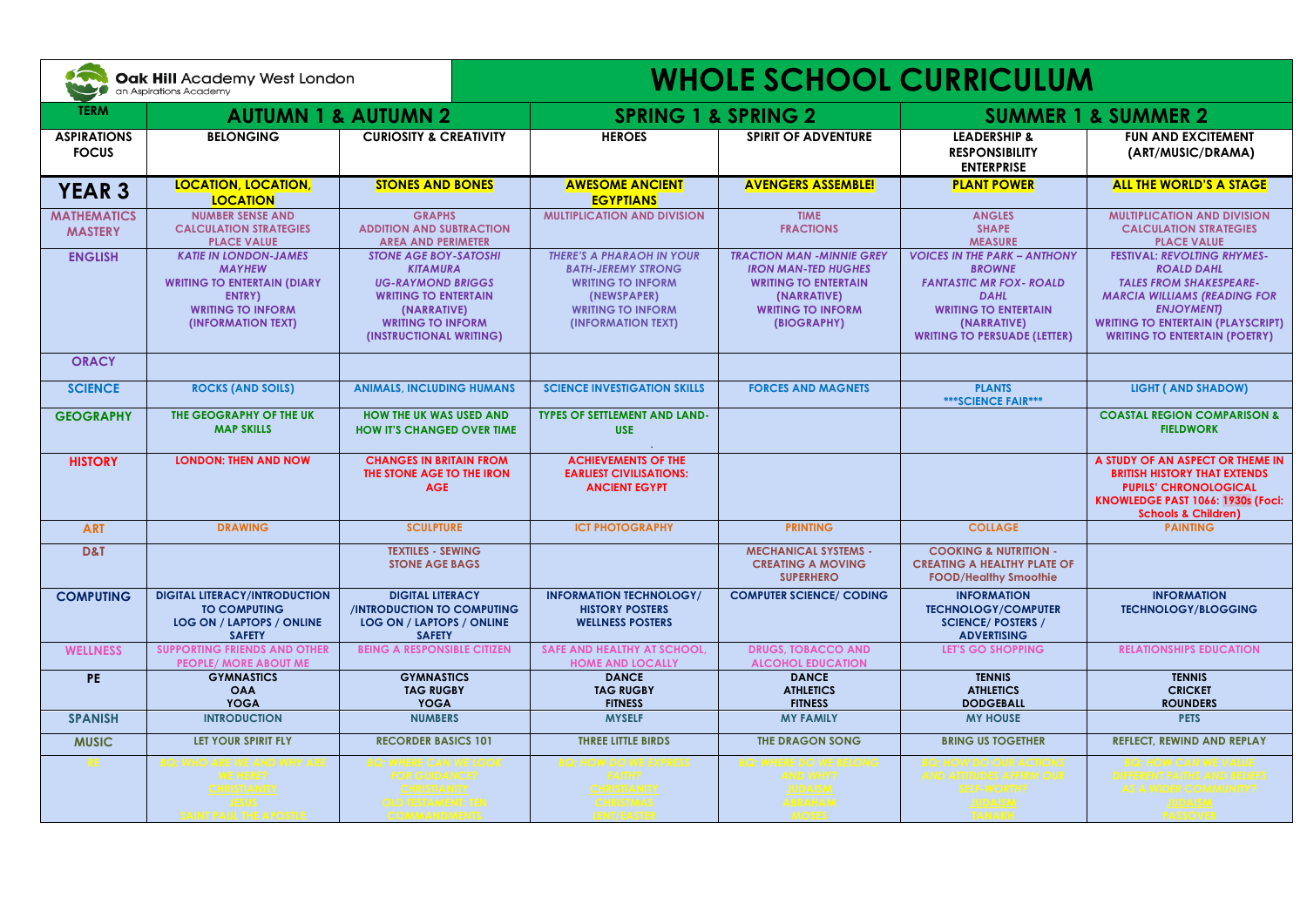|                                      | <b>MARTIN LUTHER KING</b>                                                                                                                                            | <b>NEW TESTAMENTS: THE</b><br><b>GOLDEN RULE</b><br><b>SECTS OF CHRISTIANITY</b>                                                                                                         | <b>CHURCHES</b>                                                                                                                                                                    | <b>SOLOMON</b>                                                                                                                                                                                                                         | <b>TORAH</b><br><b>PROVERBS</b>                                                                                                                                                                                                                | <b>BAR/BAT MITZVAH</b><br><b>SYNAGOGUE</b>                                                                                                              |
|--------------------------------------|----------------------------------------------------------------------------------------------------------------------------------------------------------------------|------------------------------------------------------------------------------------------------------------------------------------------------------------------------------------------|------------------------------------------------------------------------------------------------------------------------------------------------------------------------------------|----------------------------------------------------------------------------------------------------------------------------------------------------------------------------------------------------------------------------------------|------------------------------------------------------------------------------------------------------------------------------------------------------------------------------------------------------------------------------------------------|---------------------------------------------------------------------------------------------------------------------------------------------------------|
| <b>YEAR 4</b>                        | <b>DESTINATION EUROPE</b>                                                                                                                                            | <b>ROCK BAND</b>                                                                                                                                                                         | <b>TIME COP</b>                                                                                                                                                                    | I'M A CHILD GET ME OUT OF<br><b>HERE</b>                                                                                                                                                                                               | <b>HONEYDUKES</b>                                                                                                                                                                                                                              | <b>ALL THE WORLD'S A STAGE</b>                                                                                                                          |
| <b>MATHEMATICS</b><br><b>MASTERY</b> | <b>REASONING WITH 4-DIGIT</b><br><b>NUMBERS</b><br><b>ADDITION AND SUBTRACTION</b>                                                                                   | <b>MULTIPLICATION AND DIVISION</b><br><b>UNDERSTAND AND INTERPRET</b><br><b>DATA</b>                                                                                                     | <b>MULTIPLICATION FACTS</b><br><b>FRACTIONS</b><br><b>TIME</b>                                                                                                                     | <b>DECIMALS</b><br><b>AREA AND PERIMETER</b>                                                                                                                                                                                           | <b>AREA AND PERIMETER</b><br><b>MEASURE AND MONEY</b><br><b>PROBLEMS</b><br><b>SHAPE AND SYMMETRY</b>                                                                                                                                          | <b>SHAPE AND SYMMETRY (3D)</b><br>SHAPE)<br><b>POSITION AND DIRECTION</b><br><b>PATTERNS AND SEQUENCES</b>                                              |
| <b>ENGLISH</b>                       | <b>GRK AND THE PHONEY</b><br><b>MACARONI - JOSH LACEY</b><br><b>WRITING TO ENTERTAIN</b><br>(SEQUENCING OF EVENTS)<br><b>WRITING TO INFORM</b><br>(INFORMATION TEXT) | THE LION. THE WITCH & THE<br><b>WARDROBE - C.S LEWIS</b><br><b>WRITING TO ENTERTAIN</b><br><b>(DIALOGUE TO MOVE THE</b><br><b>ACTION FORWARD)</b><br><b>WRITING TO PERSUADE (LETTER)</b> | <b>PERCY JACKSON AND THE</b><br><b>LIGHTNING THIEF - RICK</b><br><b>RIORDAN</b><br><b>WRITING TO ENTERTAIN</b><br>(SENSORY DESCRIPTION)<br><b>WRITING TO INFORM</b><br>(NEWSPAPER) | <b>BEAR GRYLLS ADVENTURES:</b><br><b>THE BLIZZARD CHALLENGE -</b><br><b>BEAR GRYLLS</b><br><b>WRITING TO ENTERTAIN</b><br><b>(DESCRIBING SETTING WITH</b><br><b>FIGURATIVE LANGUAGE)</b><br><b>WRITING TO INFORM</b><br>(INSTRUCTIONS) | <b>HARRY POTTER AND THE</b><br><b>PHILOSOPHER'S STONE- J.K.</b><br><b>ROWLING</b><br><b>WRITING TO ENTERTAIN</b><br><b>(CHARACTER AND SETTING</b><br><b>DESCRIPTION WITHIN A</b><br><b>SEQUENCE)</b><br><b>WRITING TO PERSUADE</b><br>(ADVERT) | <b>FESTIVAL: SHAKESPEARE- A</b><br><b>MIDSUMMER NIGHT'S DREAM</b><br><b>WRITING TO ENTERTAIN (POETRY)</b><br><b>WRITING TO INFORM</b><br>(BIOGRAPHY)    |
| <b>SCIENCE</b>                       | <b>STATES OF MATTER</b>                                                                                                                                              | <b>SOUND</b><br><b>ELECTRICITY</b><br><b>***SCIENCE FAIR***</b>                                                                                                                          | <b>LIVING THINGS AND THEIR</b><br><b>HABITATS</b>                                                                                                                                  | <b>ANIMALS, INCLUDING</b><br><b>HUMANS</b><br><b>LIVING THINGS AND THEIR</b><br><b>HABITATS Cont.</b>                                                                                                                                  | <b>STATES OF MATTER</b>                                                                                                                                                                                                                        | <b>SCIENCE INVESTIGATION SKILLS</b>                                                                                                                     |
| <b>GEOGRAPHY</b>                     | <b>THE GEOGRAPHY OF EUROPE-</b><br><b>FOCUSING ON ITALY AND</b><br><b>ROME</b>                                                                                       |                                                                                                                                                                                          | <b>HUMAN AND PHYSICAL</b><br><b>GEOGRAPHY- FOCUSING ON</b><br><b>ITALY</b>                                                                                                         | <b>SURVIVAL IN THE MOUNTAINS</b>                                                                                                                                                                                                       |                                                                                                                                                                                                                                                |                                                                                                                                                         |
| <b>HISTORY</b>                       | <b>ROMAN EMPIRE &amp; IMPACT ON</b><br><b>BRITAIN</b>                                                                                                                |                                                                                                                                                                                          | <b>ROMAN EMPIRE AND ITS IMPACT</b><br><b>ON BRITAIN</b><br><b>ANCIENT GREECE AND THEIR</b><br><b>INFLUENCE ON THE WESTERN</b><br><b>WORLD</b>                                      |                                                                                                                                                                                                                                        |                                                                                                                                                                                                                                                | A STUDY OF AN ASPECT OR THEME IN<br><b>BRITISH HISTORY THAT EXTENDS PUPILS'</b><br><b>CHRONOLOGICAL KNOWLEDGE PAST</b><br>1066: 1960s (Fashion & music) |
| <b>COMPUTING</b>                     | <b>DIGITAL LITERACY / ONLINE</b><br><b>SAFETY SAFETY.CYBERPASS</b>                                                                                                   | <b>COMPUTER SCIENCE/ CODING</b>                                                                                                                                                          | <b>INFORMATION TECHNOLOGY/</b><br><b>DICTATION/ AUDIO</b><br><b>BOOK/BLOGGING</b>                                                                                                  | <b>DIGITAL LITERACY/ONLINE</b><br><b>SAFETY/BLOGGING</b>                                                                                                                                                                               | <b>INFORMATION TECHNOLOGY/</b><br><b>POSTERS / ADVERTISING</b>                                                                                                                                                                                 | <b>DIGITAL LITERACY / ONLINE</b><br><b>SAFETY/INFORMATION</b><br><b>TECHNOLOGY / BLOGGING</b>                                                           |
| <b>ART</b>                           | <b>PHOTOGRAPHY</b>                                                                                                                                                   | <b>DRAWING</b>                                                                                                                                                                           | <b>COLLAGE</b>                                                                                                                                                                     | <b>PRINTING</b>                                                                                                                                                                                                                        | <b>PAINTING</b>                                                                                                                                                                                                                                | <b>SCULPTURE</b>                                                                                                                                        |
| D&T                                  | <b>COOKING &amp; NUTRITION-</b><br><b>MAKING ITALIAN PIZZA</b>                                                                                                       | <b>ELECTRICAL SYSTEMS -</b><br><b>ROCKBAND STAGE</b>                                                                                                                                     |                                                                                                                                                                                    | <b>MECHANICAL SYSTEMS -</b><br><b>MOVING ANIMAL MOUTHS</b>                                                                                                                                                                             | <b>DESIGN-</b><br><b>MAGICAL BROOMSTICKS</b>                                                                                                                                                                                                   |                                                                                                                                                         |
|                                      |                                                                                                                                                                      | ING A RESPONSIBLE (                                                                                                                                                                      |                                                                                                                                                                                    |                                                                                                                                                                                                                                        |                                                                                                                                                                                                                                                | ELATIONSHIPS ED                                                                                                                                         |
| PE.                                  | <b>GYMNASTICS</b><br><b>OAA</b><br><b>YOGA</b>                                                                                                                       | <b>GYMNASTICS</b><br><b>NETBALL</b><br><b>YOGA</b>                                                                                                                                       | <b>DANCE</b><br><b>NETBALL</b><br><b>FITNESS</b>                                                                                                                                   | <b>DANCE</b><br><b>ATHLETICS</b><br><b>FITNESS</b>                                                                                                                                                                                     | <b>TENNIS</b><br><b>ATHLETICS</b><br><b>DODGEBALL</b>                                                                                                                                                                                          | <b>TENNIS</b><br><b>CRICKET</b><br><b>ROUNDERS</b>                                                                                                      |
| <b>SPANISH</b>                       | <b>MYSELF</b>                                                                                                                                                        | <b>MUSIC</b>                                                                                                                                                                             | <b>CLOTHING</b>                                                                                                                                                                    | <b>FOOD</b>                                                                                                                                                                                                                            | <b>AT THE CAFE</b>                                                                                                                                                                                                                             | <b>ANIMALS</b>                                                                                                                                          |
| <b>MUSIC</b>                         | <b>MAMMA MIA</b>                                                                                                                                                     | <b>UKULELE BASICS</b>                                                                                                                                                                    | <b>STOP</b>                                                                                                                                                                        | <b>LEAN ON ME</b>                                                                                                                                                                                                                      | <b>BLACK BIRD</b>                                                                                                                                                                                                                              | <b>REFLECT, REWIND AND REPLAY</b>                                                                                                                       |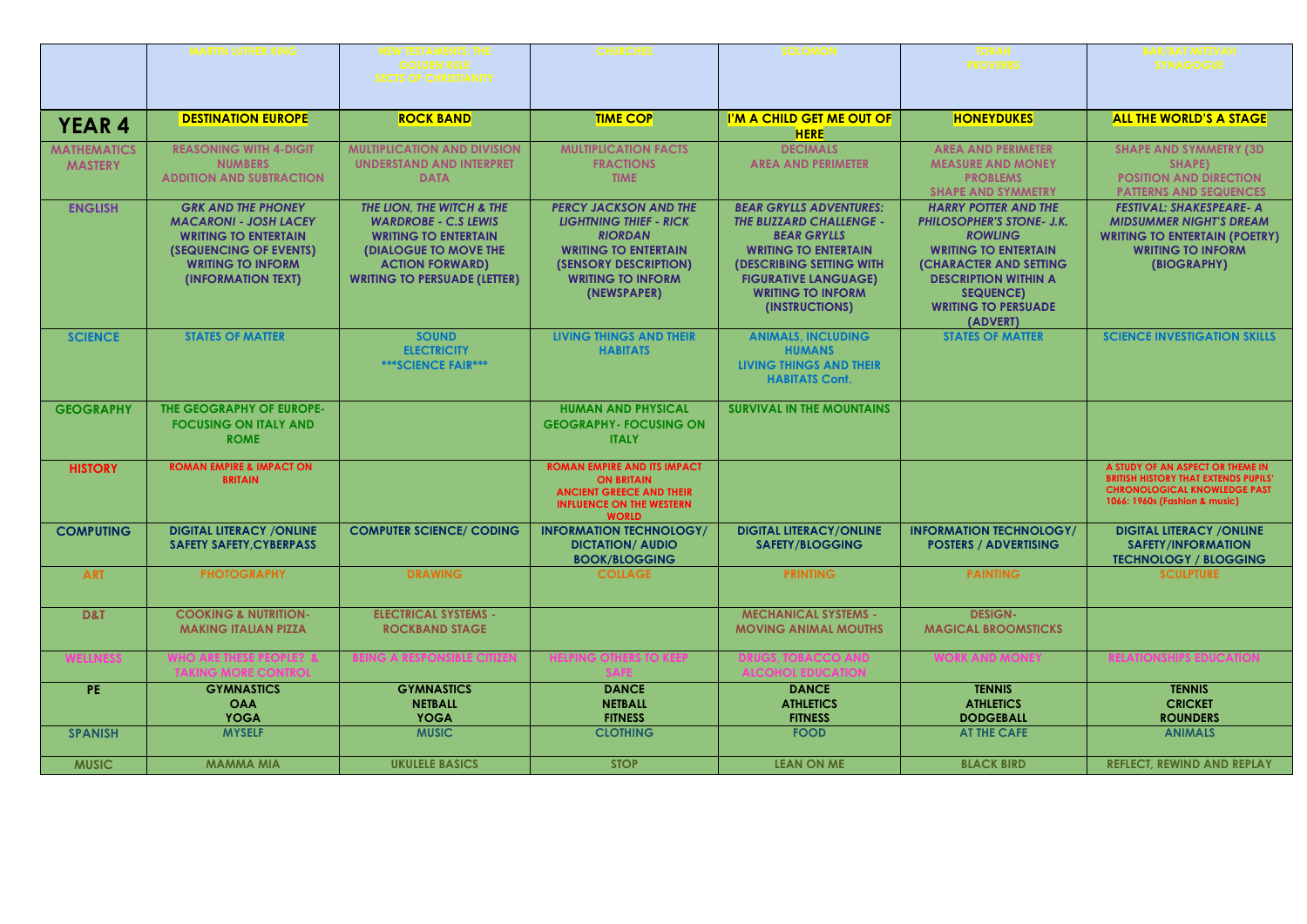|                    | <b>HO ARE WE AND WHY ARI</b>     | <b>VHERE CAN WE LOO.</b>                      | OW DO WE EXPRES:                                     | <b>HERE DO WE BELON</b>          | Q: HOW DO OUR ACTION                            | <b>BQ: HOW CAN WE VALUE</b>            |
|--------------------|----------------------------------|-----------------------------------------------|------------------------------------------------------|----------------------------------|-------------------------------------------------|----------------------------------------|
|                    |                                  | <b>FOR GUIDANCE?</b>                          |                                                      | <b>AND WHY?</b>                  | ND ATTITUDES AFFIRM OU                          |                                        |
|                    |                                  |                                               | <b>SLAM</b>                                          | <b>IINDUISM</b>                  |                                                 |                                        |
|                    | BRAHIM (ABRAHAM)                 | <b>THE QURAN</b>                              | <b>SALAH</b>                                         | <b>BRAHMAN</b>                   | HNDUIST                                         |                                        |
|                    |                                  | <b>E FIVE PILLARS OF ISLAN</b>                |                                                      |                                  |                                                 |                                        |
|                    |                                  |                                               | <b>MOSQUES</b>                                       | GANDHL                           | KARMA                                           | <b>JAVRATR</b>                         |
|                    |                                  |                                               |                                                      |                                  |                                                 |                                        |
| <b>YEAR 5</b>      | <b>JOURNEY TO THE AMAZON</b>     | <b>MISSION: SPACE</b>                         | <b>SMASHING SAXONS AND</b><br><b>VICIOUS VIKINGS</b> | <b>THE CIRCLE OF LIFE</b>        | <b>THE GREAT OAK HILL</b><br><b>SEWING BEE!</b> | <b>ALL THE WORLD'S A STAGE</b>         |
| <b>MATHEMATICS</b> | <b>REASONING WITH LARGE</b>      | <b>MULTIPLICATION AND</b>                     | <b>FRACTIONS AND DECIMALS</b>                        | <b>FRACTIONS DECIMALS</b>        | <b>CONVERTING UNITS OF</b>                      | <b>2D &amp; 3D SHAPE</b>               |
| <b>MASTERY</b>     | <b>NUMBERS</b>                   | <b>DIVISION</b>                               | <b>ANGLES</b>                                        | <b>PERCENTAGES</b>               | <b>MEASURE</b>                                  | <b>VOLUME</b>                          |
|                    | <b>ADDITION AND SUBTRACTION</b>  | <b>INTERPRET AND PRESENT</b>                  |                                                      | <b>TRANSFORMATIONS</b>           | <b>CALCULATING (WHOLE</b>                       | <b>PROBLEM SOLVING</b>                 |
|                    | <b>GRAPHS AND TIMETABLES</b>     | <b>DATA</b>                                   |                                                      |                                  | <b>NUMBERS AND DECIMALS)</b>                    |                                        |
| <b>ENGLISH</b>     | <b>THE VANISHING RAINFOREST-</b> | <b>JOURNEY TO MARS</b>                        | <b>EXTRACTS FROM HORRIBLE</b>                        | THERE'S A BOY IN THE             | <b>THE LOST HAPPY ENDINGS-</b>                  | <b>FESTIVAL: ROMEO &amp; JULIET-</b>   |
|                    | <b>RICHARD PLATT</b>             | <b>COLIN STUART</b>                           | <b>HISTORIES SMASHING</b>                            | <b>GIRLS' BATHROOM-LOUIS</b>     | <b>CAROL ANN DUFFY</b>                          | <b>ANDREW MATTHEWS</b>                 |
|                    | <b>JOURNEY TO THE RIVER SEA</b>  | <b>WRITING TO PERSUADE</b>                    | <b>SAXONS</b>                                        | <b>SACHAR</b>                    | <b>WRITING TO ENTERTAIN</b>                     | <b>WRITING TO ENTERTAIN</b>            |
|                    | <b>WRITING TO ENTERTAIN</b>      | (SPEECH)                                      | <b>AND VICIOUS VIKINGS-</b>                          | <b>WRITING TO ENTERTAIN (1ST</b> | (NARRATIVE)                                     | (POETRY)                               |
|                    | (NARRATIVE)                      | <b>WRITING TO ENTERTAIN</b>                   | <b>TERRY DEARY</b>                                   | <b>PERSON NARRATIVE)</b>         | <b>WRITING TO PERSUADE</b>                      | <b>WRITING TO DISCUSS (REVIEW)</b>     |
|                    | <b>WRITING TO INFORM</b>         | (DESCRIPTIVE DIARY)                           | <b>WRITING TO ENTERTAIN</b>                          | <b>WRITING TO DISCUSS</b>        | (PERSUASIVE ADVERT)                             |                                        |
|                    | (INFORMATION TEXT)               |                                               | (NARRATIVE)                                          | (ARGUMENT)                       |                                                 |                                        |
|                    |                                  |                                               | <b>WRITING TO INFORM</b>                             |                                  |                                                 |                                        |
|                    |                                  |                                               | (NEWSPAPER)                                          |                                  |                                                 |                                        |
| <b>SCIENCE</b>     | <b>PROPERTIES AND CHANGES</b>    | <b>EARTH AND SPACE</b>                        | <b>PROPERTIES AND CHANGES</b>                        | <b>LIVING THINGS AND THEIR</b>   | <b>ANIMALS INCLUDING</b>                        | <b>SCIENCE INVESTIGATION SKILLS</b>    |
|                    | <b>OF MATERIALS</b>              | <b>FORCES</b>                                 | <b>OF MATERIALS</b>                                  | <b>HABITATS</b>                  | <b>HUMANS (CONTD.)</b>                          |                                        |
|                    | LIVING THINGS AND THEIR          |                                               |                                                      | <b>ANIMALS INCLUDING</b>         |                                                 |                                        |
|                    | <b>HABITATS</b>                  |                                               |                                                      | <b>HUMANS</b>                    |                                                 |                                        |
|                    |                                  |                                               |                                                      | <b>(SRE EDUCATION)</b>           |                                                 |                                        |
|                    |                                  |                                               |                                                      | *** SCIENCE FAIR***              |                                                 |                                        |
| <b>GEOGRAPHY</b>   | THE GEOGRAPHY OF SOUTH           | <b>LINKS BETWEEN SPACE AND</b>                | <b>HUMAN AND PHYSICAL</b>                            |                                  |                                                 |                                        |
|                    | <b>AMERICA FOCUSING ON THE</b>   | <b>GEOGRAPHY!</b>                             | <b>GEOGRAPHY- FOCUSING</b>                           |                                  |                                                 |                                        |
|                    | <b>AMAZON</b>                    |                                               | <b>ON THE SAXONS AND</b>                             |                                  |                                                 |                                        |
|                    |                                  |                                               |                                                      |                                  |                                                 |                                        |
|                    |                                  |                                               | <b>VIKINGS</b>                                       |                                  |                                                 |                                        |
| <b>HISTORY</b>     |                                  | <b>NON EUROPEAN SOCIETY</b>                   | <b>VIKINGS AND ANGLO</b>                             |                                  |                                                 | A STUDY OF AN ASPECT OR                |
|                    |                                  | <b>THAT CONTRASTS WITH</b>                    | <b>SAXONS</b>                                        |                                  |                                                 | THEME IN BRITISH HISTORY THAT          |
|                    |                                  | <b>BRITISH HISTORY: ANCIENT</b>               | <b>BRITAIN'S SETTLEMENT BY</b>                       |                                  |                                                 | <b>EXTENDS PUPILS'</b>                 |
|                    |                                  | <b>BAGHDAD</b>                                | <b>ANGLO SAXONS AND</b>                              |                                  |                                                 | <b>CHRONOLOGICAL KNOWLEDGE</b>         |
|                    |                                  | <b>(EARLY ISLAMIC)</b>                        | <b>SCOTTS</b>                                        |                                  |                                                 | <b>PAST 1066: 1990s (Leisure &amp;</b> |
|                    |                                  | <b>CIVILISATIONS)</b>                         | THE VIKING AND ANGLO                                 |                                  |                                                 | <b>Entertainment)</b>                  |
|                    |                                  |                                               | <b>SAXON STRUGGLE FOR THE</b>                        |                                  |                                                 |                                        |
|                    |                                  |                                               | <b>KINGDOM OF ENGLAND TO</b>                         |                                  |                                                 |                                        |
|                    |                                  |                                               | THE TIME OF EDWARD THE                               |                                  |                                                 |                                        |
|                    |                                  |                                               | <b>CONFESSOR.</b>                                    |                                  |                                                 |                                        |
| <b>COMPUTING</b>   | <b>DIGITAL LITERACY / ONLINE</b> | <b>DIGITAL LITERACY/ ONLINE</b>               | <b>COMPUTER SCIENCE/</b>                             | <b>INFORMATION</b>               | <b>I INFORMATION</b>                            | <b>INFORMATION TECHNOLOGY -</b>        |
|                    | <b>SAFETY/ CYBERPASS - GAP</b>   | <b>SAFETY</b>                                 | <b>CODING</b>                                        | <b>TECHNOLOGY/BLOGGING</b>       | <b>TECHNOLOGY - POSTERS /</b>                   | <b>DICTATION / AUDIO BOOKS</b>         |
|                    | <b>ANALYSIS</b>                  |                                               |                                                      |                                  | <b>ADVERTISING/</b>                             |                                        |
|                    |                                  |                                               |                                                      |                                  | <b>SPREADSHEETS</b>                             |                                        |
| <b>ART</b>         | <b>DRAWING</b>                   | <b>COLLAGE</b><br><b>MECHANICAL SYSTEMS -</b> | <b>SCULPTURE</b><br><b>COOKING &amp; NUTRITION -</b> | <b>ICT PHOTOGRAPHY</b>           | <b>PRINTING</b>                                 | <b>PAINTING</b>                        |
| D&T                |                                  |                                               |                                                      | ÷                                | <b>TEXTILES- SEWING</b>                         |                                        |
|                    |                                  | <b>SPACE COLONY</b>                           | <b>SOUP</b>                                          |                                  | <b>ITEM FOR ENTERPRISE FAIR</b>                 |                                        |
| <b>WELLNESS</b>    | <b>BEING STRONG</b>              | <b>BEING A RESPONSIBLE</b>                    | <b>MOVING ON WITH</b>                                | <b>RELATIONSHIPS EDUCATION</b>   | <b>LET'S MAKE MONEY</b>                         | <b>DRUG, TOBACCO &amp; ALCOHOL</b>     |
|                    |                                  | <b>CITIZEN</b>                                | <b>CONFIDENCE AND CLARITY</b>                        |                                  |                                                 | <b>EDUCATION</b>                       |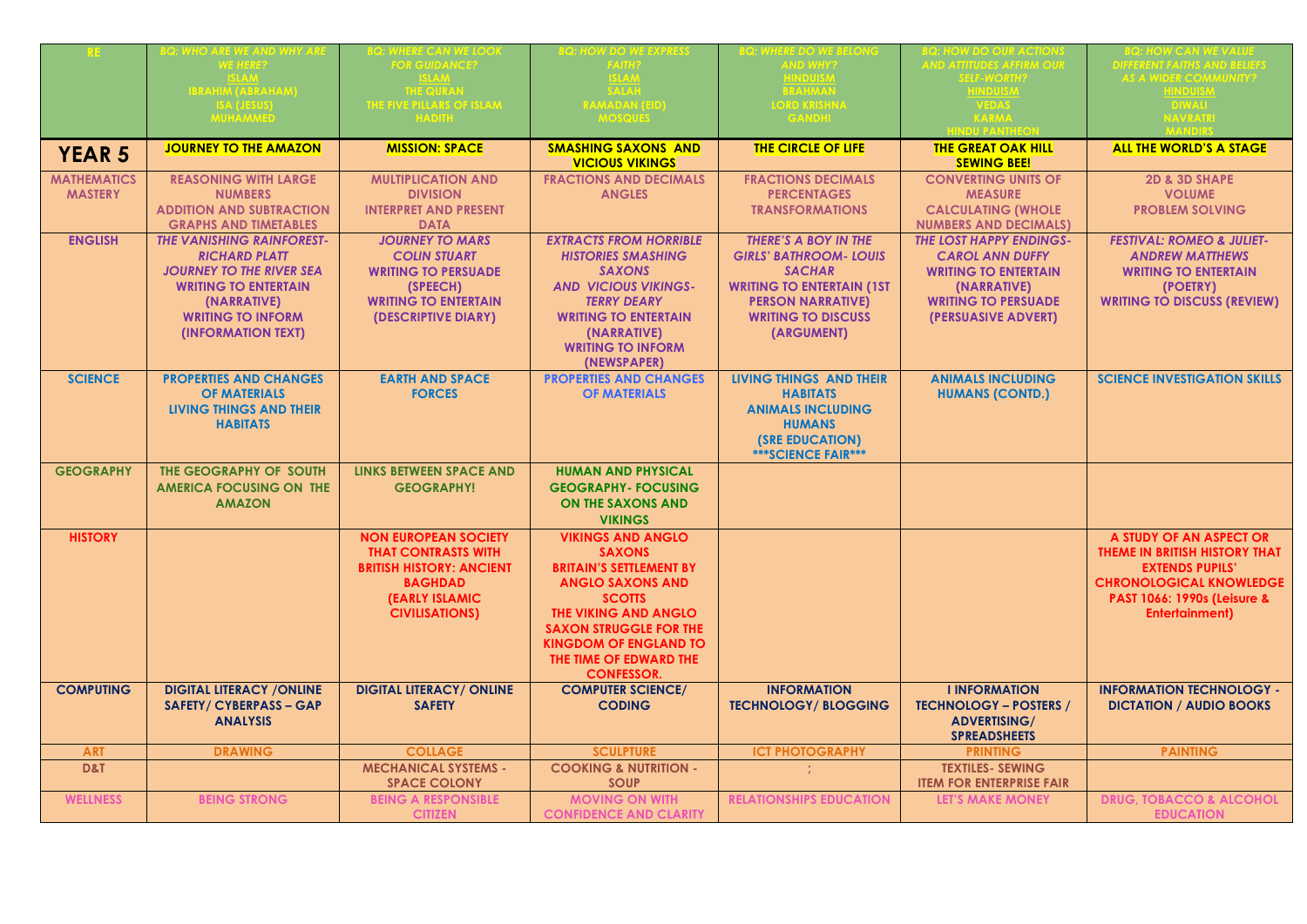| PE                 | <b>GYMNASTICS</b>                                    | <b>GYMNASTICS</b>                       | <b>DANCE</b>                            | <b>DANCE</b>                                          | <b>TENNIS</b>                              | <b>TENNIS</b>                                                                      |
|--------------------|------------------------------------------------------|-----------------------------------------|-----------------------------------------|-------------------------------------------------------|--------------------------------------------|------------------------------------------------------------------------------------|
|                    | <b>OAA</b>                                           | <b>TAG RUGBY</b>                        | <b>TAG RUGBY</b>                        | <b>ATHLETICS</b>                                      | <b>ATHLETICS</b>                           | <b>CRICKET</b>                                                                     |
|                    | <b>YOGA</b>                                          | <b>YOGA</b>                             | <b>FITNESS</b>                          | <b>FITNESS</b>                                        | <b>DODGEBALL</b>                           | <b>ROUNDERS</b>                                                                    |
|                    | <b>SWIMMING</b>                                      | <b>SWIMMING</b>                         | <b>SWIMMING</b>                         | <b>SWIMMING</b>                                       | <b>SWIMMING</b>                            | <b>SWIMMING</b>                                                                    |
| <b>SPANISH</b>     | <b>OUT AND ABOUT</b>                                 | <b>THE WEATHER</b>                      | <b>THE PLANETS</b>                      | <b>HABITATS</b>                                       | <b>CLOTHING</b>                            | <b>OLYMPICS</b>                                                                    |
| <b>MUSIC</b>       | <b>LIVING ON A PRAYER</b>                            | <b>CLASSROOM JAZZ</b>                   | <b>TO MAKE YOU FEEL MY LOVE</b>         | THE FRESH PRINCE OF BEL                               | <b>DANCING IN THE STREET</b>               | <b>REFLECT, REWIND AND REPLAY</b>                                                  |
|                    |                                                      |                                         |                                         | <b>AIR</b>                                            |                                            |                                                                                    |
|                    |                                                      |                                         |                                         |                                                       |                                            |                                                                                    |
|                    |                                                      |                                         |                                         |                                                       |                                            |                                                                                    |
|                    |                                                      |                                         |                                         |                                                       |                                            |                                                                                    |
|                    |                                                      |                                         |                                         |                                                       |                                            |                                                                                    |
|                    |                                                      |                                         |                                         |                                                       |                                            |                                                                                    |
|                    |                                                      |                                         |                                         |                                                       |                                            |                                                                                    |
|                    |                                                      |                                         |                                         |                                                       |                                            |                                                                                    |
| YEAR 6             | <b>RING OF FIRE</b>                                  | <b>THE OLD TOY SHOP</b>                 | <b>WW 2 BRITAIN AT WAR!</b>             | <b>AT THE HEART OF THE</b><br><b>JUNGLE</b>           | <b>THANK YOU, YOUR MAJESTY</b>             | <b>ALL THE WORLD'S A STAGE</b>                                                     |
| <b>MATHEMATICS</b> | <b>INTEGERS AND DECIMALS</b>                         | <b>CALCULATION PROBLEMS</b>             | <b>COORDINATES AND SHAPE</b>            | <b>PERCENTAGES AND</b>                                | <b>ARITHMETIC</b>                          | <b>PROBLEM SOLVING</b>                                                             |
| <b>MASTERY</b>     | <b>MULTIPLICATION AND DIVISION</b>                   | <b>FRACTIONS</b>                        | <b>FRACTIONS</b>                        | <b>STATISTICS</b>                                     | <b>REASONING</b>                           | <b>TRANSITION</b>                                                                  |
|                    |                                                      | <b>MISSING ANGLES</b>                   | <b>DECIMALS AND MEASURE</b>             | <b>PROPORTION PROBLEMS</b>                            |                                            |                                                                                    |
| <b>ENGLISH</b>     | <b>BURNING SUNLIGHT - ANTHEA</b>                     | <b>CLOCKWORK- PHILIP PULLMAN</b>        | <b>CARRIE'S WAR - NINA BAWDEN</b>       | <b>THE JUNGLE BOOK-</b>                               | <b>GO BIG! - MATTHEW BURTON</b>            | <b>WILLIAM SHAKESPEARE'S</b>                                                       |
|                    | <b>SIMMONS</b>                                       | <b>WRITING TO ENTERTAIN</b>             | <b>WRITING TO INFORM</b>                | <b>RUDYARD KIPLING</b><br><b>WRITING TO ENTERTAIN</b> | <b>WRITING TO ENTERTAIN</b>                | <b>MACBETH</b><br><b>WRITING TO ENTERTAIN</b>                                      |
|                    | <b>WRITING TO ENTERTAIN</b><br>(SETTING DESCRIPTION) | (NARRATIVE)<br><b>WRITING TO INFORM</b> | (ADVERT)<br><b>WRITING TO ENTERTAIN</b> | (SETTING DESCRIPTION)                                 | (DIARY ENTRY)<br><b>WRITING TO DISCUSS</b> | (ORIGINAL POETRY)                                                                  |
|                    | <b>WRITING TO INFORM</b>                             | (NEWSPAPER REPORT)                      | (NARRATIVE)                             | <b>WRITING TO PERSUADE</b>                            | (ARGUMENT)                                 | <b>WRITING TO DISCUSS</b>                                                          |
|                    | <b>(INFORMATION TEXT/SURVIVAL</b>                    |                                         |                                         | (SPEECH)                                              |                                            | (REVIEW)                                                                           |
|                    | <b>GUIDE)</b>                                        |                                         |                                         |                                                       |                                            |                                                                                    |
| <b>HISTORY</b>     |                                                      | A STUDY OF BRITISH HISTORY              | A LOCAL HISTORY STUDY: WW2              |                                                       |                                            | A STUDY OF AN ASPECT OR THEME IN                                                   |
|                    |                                                      | <b>BEYOND 1066: QUEEN</b>               |                                         |                                                       |                                            | <b>BRITISH HISTORY THAT EXTENDS PUPILS'</b><br><b>CHRONOLOGICAL KNOWLEDGE PAST</b> |
|                    |                                                      | <b>VICTORIA</b>                         |                                         |                                                       |                                            | 1066: 2000s (Crime & Punishment)                                                   |
| <b>SCIENCE</b>     | <b>EVOLUTION AND INHERITANCE:</b>                    | <b>LIGHT</b>                            | <b>ELECTRICITY</b>                      | <b>ANIMALS INCLUDING</b>                              | <b>LIVING THINGS AND HABITATS</b>          | <b>SCIENCE: 'CONSOLIDATION</b>                                                     |
|                    | <b>FOSSILS</b>                                       |                                         |                                         | <b>HUMANS</b>                                         |                                            | <b>INVESTIGATIONS' ALL TOPICS</b>                                                  |
|                    |                                                      |                                         |                                         | *** SCIENCE FAIR***                                   |                                            | <b>COVERED</b>                                                                     |
| <b>GEOGRAPHY</b>   | THE GEOGRAPHY OF THE                                 | <b>HUMAN GEOGRAPHY</b>                  | <b>MAP SKILLS, HUMAN</b>                |                                                       |                                            |                                                                                    |
|                    | <b>WORLD FOCUSING ON NORTH</b>                       |                                         | <b>GEOGRAPHY &amp; FIELDWORK</b>        |                                                       |                                            |                                                                                    |
|                    | <b>AMERICA (NATURAL</b>                              |                                         |                                         |                                                       |                                            |                                                                                    |
|                    | <b>DISASTERS!)</b>                                   |                                         |                                         |                                                       |                                            |                                                                                    |
| <b>COMPUTING</b>   | <b>DIGITAL LITERACY/</b>                             | <b>INFORMATION TECHNOLOGY/</b>          | <b>COMPUTER SCIENCE/</b>                | <b>INFORMATION</b>                                    | <b>COMPUTER SCIENCE/CODING</b>             | <b>INFORMATION TECHNOLOGY/</b>                                                     |
|                    | <b>INFORMATION TECHNOLOGY</b>                        | <b>DIGITAL LITERACY / ONLINE</b>        | <b>CODING</b>                           | <b>TECHNOLOGY/POSTERS /</b>                           |                                            | <b>DICTATION / AUDIO BOOKS</b>                                                     |
|                    | <b>ONLINE SAFETY POSTER</b>                          | <b>SAFETY</b>                           |                                         | <b>ADVERTISING/ SPREADSHEETS</b>                      |                                            |                                                                                    |
|                    |                                                      | <b>3D MODELLING</b>                     |                                         |                                                       |                                            |                                                                                    |
| <b>ART</b>         | <b>PAINTING</b>                                      | <b>ICT PHOTOGRAPHY</b>                  | <b>DRAWING</b>                          | <b>COLLAGE</b>                                        | <b>PRINTING</b>                            | <b>SCULPTURE</b>                                                                   |
|                    |                                                      | <b>MECHANICAL SYSTEMS -</b>             | <b>ELECTRICAL SYSTEMS-</b>              |                                                       | <b>COOKING &amp; NUTRITION -</b>           |                                                                                    |
| D&T                |                                                      | <b>VICTORIAN TOY</b>                    | <b>WW2 BUZZER</b>                       |                                                       | <b>AFTERNOON TEA</b>                       |                                                                                    |
|                    | <b>ME AND MY PLACE IN THE</b>                        |                                         | <b>STAYING SAFE AND HEALTHY</b>         | <b>DRUG, TOBACCO &amp;</b>                            | <b>MONEY IN MY FUTURE</b>                  | <b>RELATIONSHIPS ED.</b>                                                           |
| <b>WELLNESS</b>    | <b>WORLD</b>                                         | <b>BEING A RESPONSIBLE CITIZEN</b>      | <b>AND ASSERTING MYSELF/</b>            | <b>ALCOHOL EDUCATION</b>                              |                                            |                                                                                    |
|                    |                                                      |                                         | <b>RELATIONSHIPS CELEBRATE THE</b>      |                                                       |                                            |                                                                                    |
|                    |                                                      |                                         | <b>PAST AND</b>                         |                                                       |                                            |                                                                                    |
|                    |                                                      |                                         | <b>WELCOME THE FUTURE</b>               |                                                       |                                            |                                                                                    |